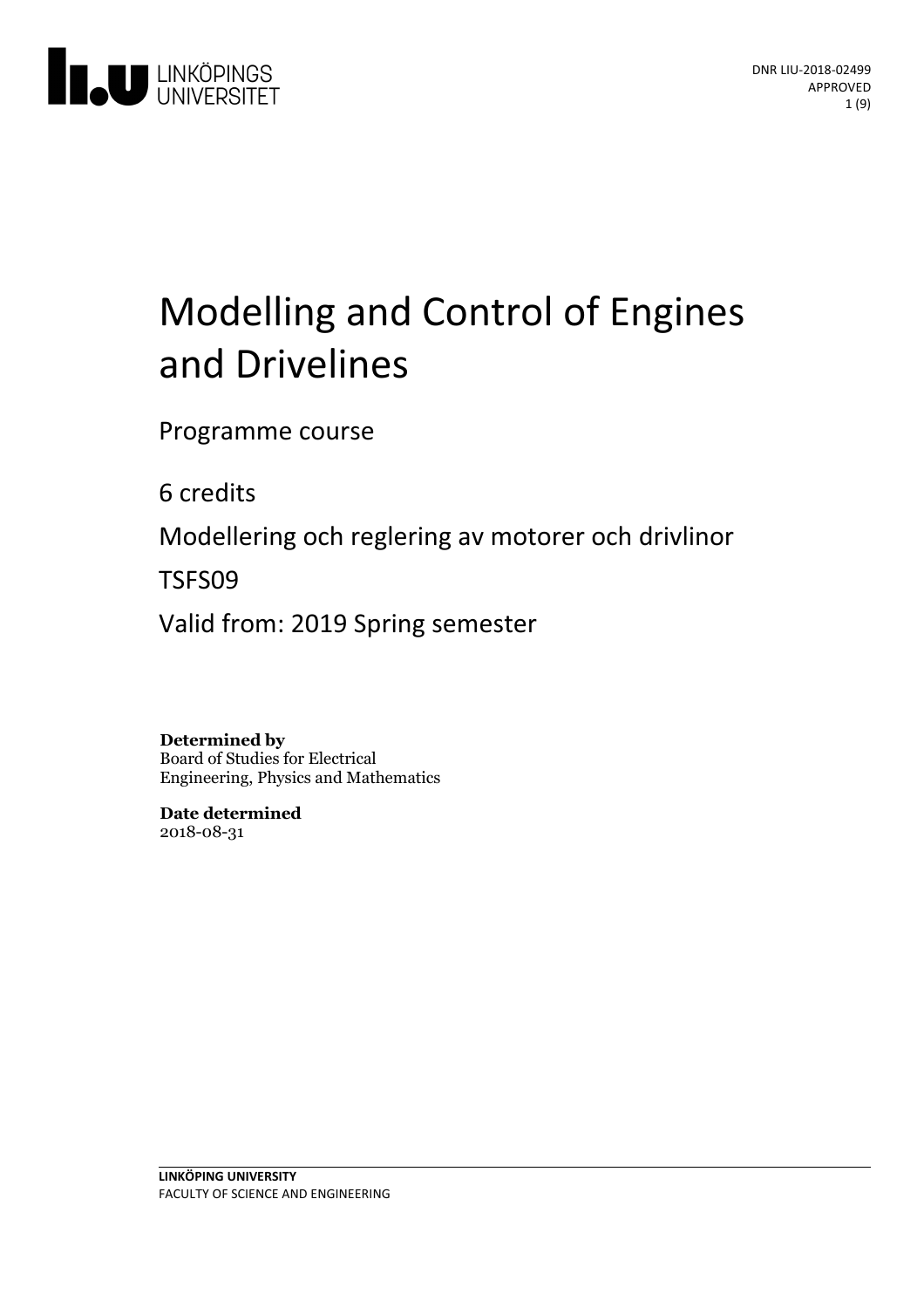# Main field of study

Electrical Engineering, Mechanical Engineering

# Course level

Second cycle

### Advancement level

A1X

## Course offered for

- Computer Science and Engineering, M Sc in Engineering
- Mechanical Engineering, M Sc in Engineering
- Applied Physics and Electrical Engineering International, M Sc in Engineering
- Applied Physics and Electrical Engineering, M Sc in Engineering

## Entry requirements

Note: Admission requirements for non-programme students usually also include admission requirements for the programme and threshold requirements for progression within the programme, or corresponding.

# Prerequisites

Engineering Mechanics, Automatic Control and Matlab

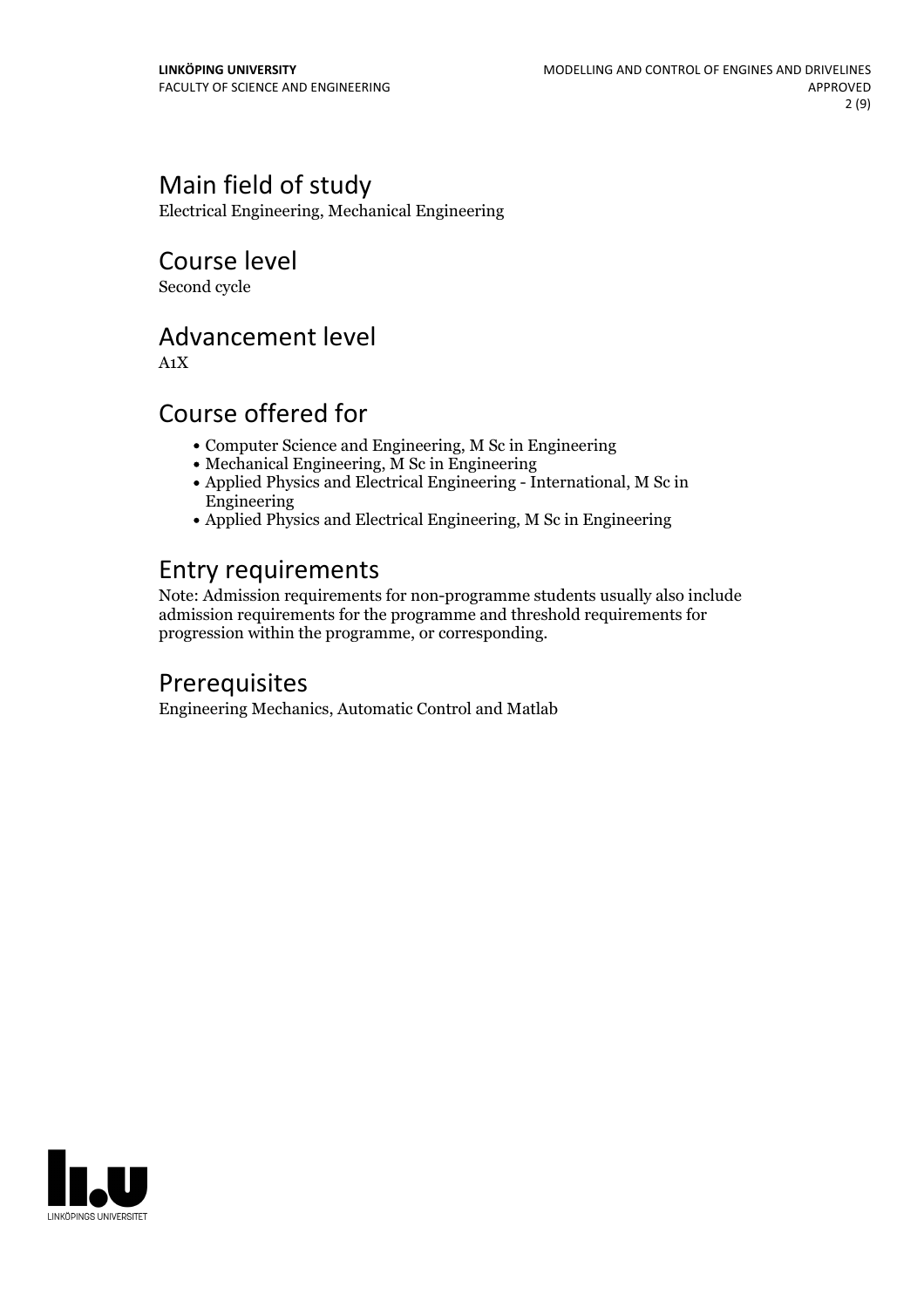# Intended learning outcomes

To understand automotive control systems used for vehicle propulsion, and have the basics for developing future vehicular systems. The student should after the course:

- have knowledge about the systems and components that are important for
- the propulsion of a road vehicle.<br>• have knowledge about the operating principles of engines and powertrains.<br>• be able to explain and analyze the limiting factors for engine performance
- 
- be able to describe and implement the most important control loops for air, fuel injection and ignition in todays engine control systems for both gasoline and diesel engines.
- $\bullet$  be able to define and explain the emissions from combustion engines and
- the factors they depend upon.<br>• be able to design and build control oriented models for an engine and its components as well as a driveline and its components.<br>• have experience of planning, executing and evaluating engine laboratory
- experiments.<br>• have experience of evaluating and assessing model quality based on both
- 
- system properties and measurement data.<br>• have experience of planning and synthesizing control algorithms for automotive engines and powertrains.
- $\bullet$  be able to define and describe concepts and basic functionality in an engines diagnosis and supervision system.

### Course content

- 
- 
- Introduction on engines and thermodynamics. Modeling of engines with <sup>a</sup> controls perspective. Engine control including air control, lambda control, ignition control, knock
- control and turbo control.<br>
Longitudial vehicle dynamics with air drag and rolling resistance.<br>
Driveline control including active damping and gear shift control.<br>
Diagnosis and supervision.
- 
- 

### Teaching and working methods

The course is organized in lectures, problem solving and project tasks. The course runs over the entire autumn semester.

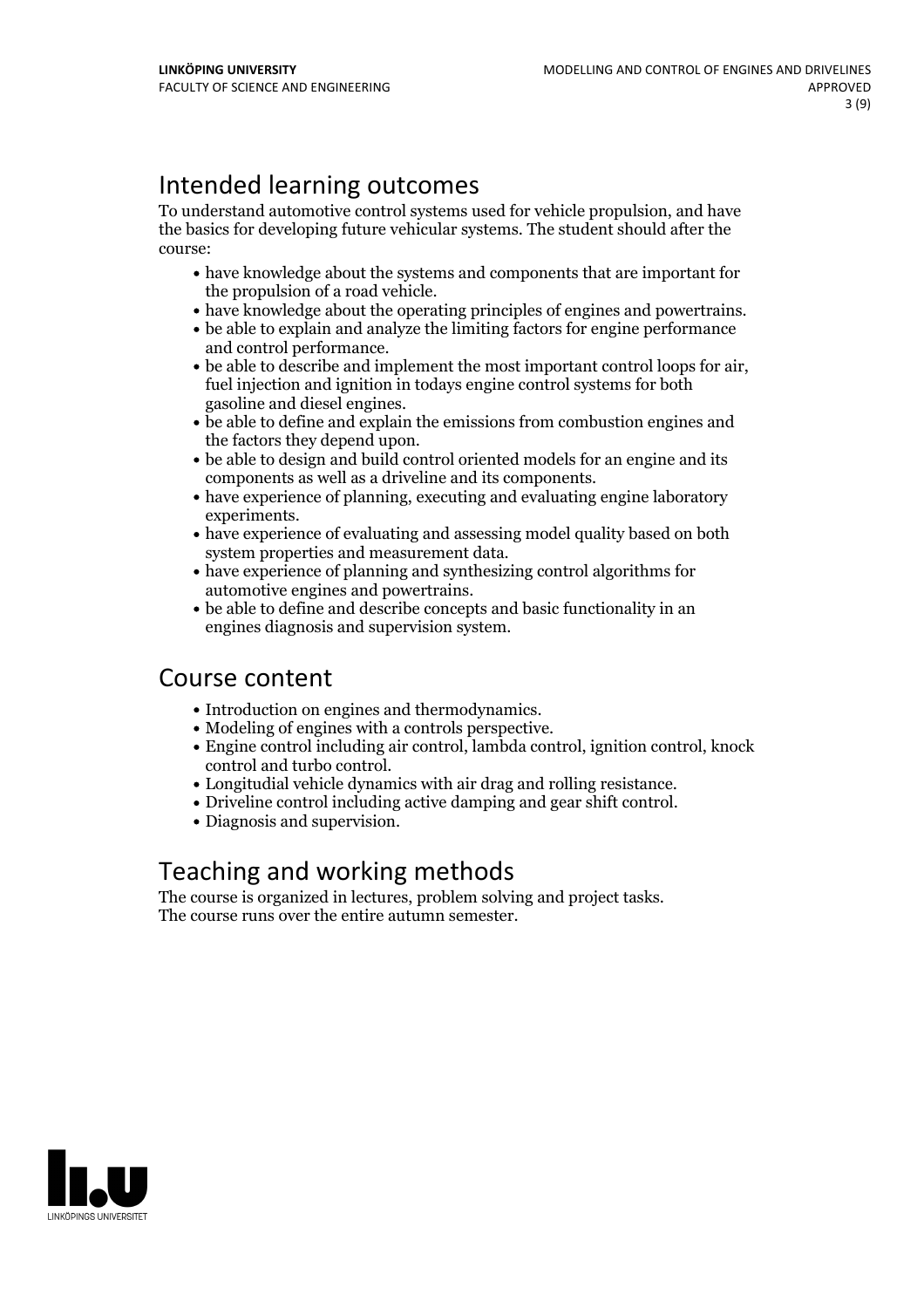# Examination

|                                                                                                                                                                                                     | TEN1 Optional written examination for higher grades |                | o credits $U, 3, 4, 5$ |
|-----------------------------------------------------------------------------------------------------------------------------------------------------------------------------------------------------|-----------------------------------------------------|----------------|------------------------|
|                                                                                                                                                                                                     | UPG1 Project assignment                             | 3 credits U, G |                        |
|                                                                                                                                                                                                     | UPG2 Project assignment                             | 2 credits U, G |                        |
|                                                                                                                                                                                                     | UPG3 Project assignment                             | 1 credits U, G |                        |
| Pass on the project assignments UPG1-UPG3 gives pass (and grade C). A higher<br>grade (B and A) requires pass on a written exam.<br>See also course information for further details on examination. |                                                     |                |                        |

### Grades

Four-grade scale, LiU, U, 3, 4, 5

### Other information

Supplementary courses: Vehicle Propulsion Systems

### Department

Institutionen för systemteknik

# Director of Studies or equivalent

Johan Löfberg

### Examiner

Lars Eriksson

# Course website and other links

### Education components

Preliminary scheduled hours: 63 h Recommended self-study hours: 97 h

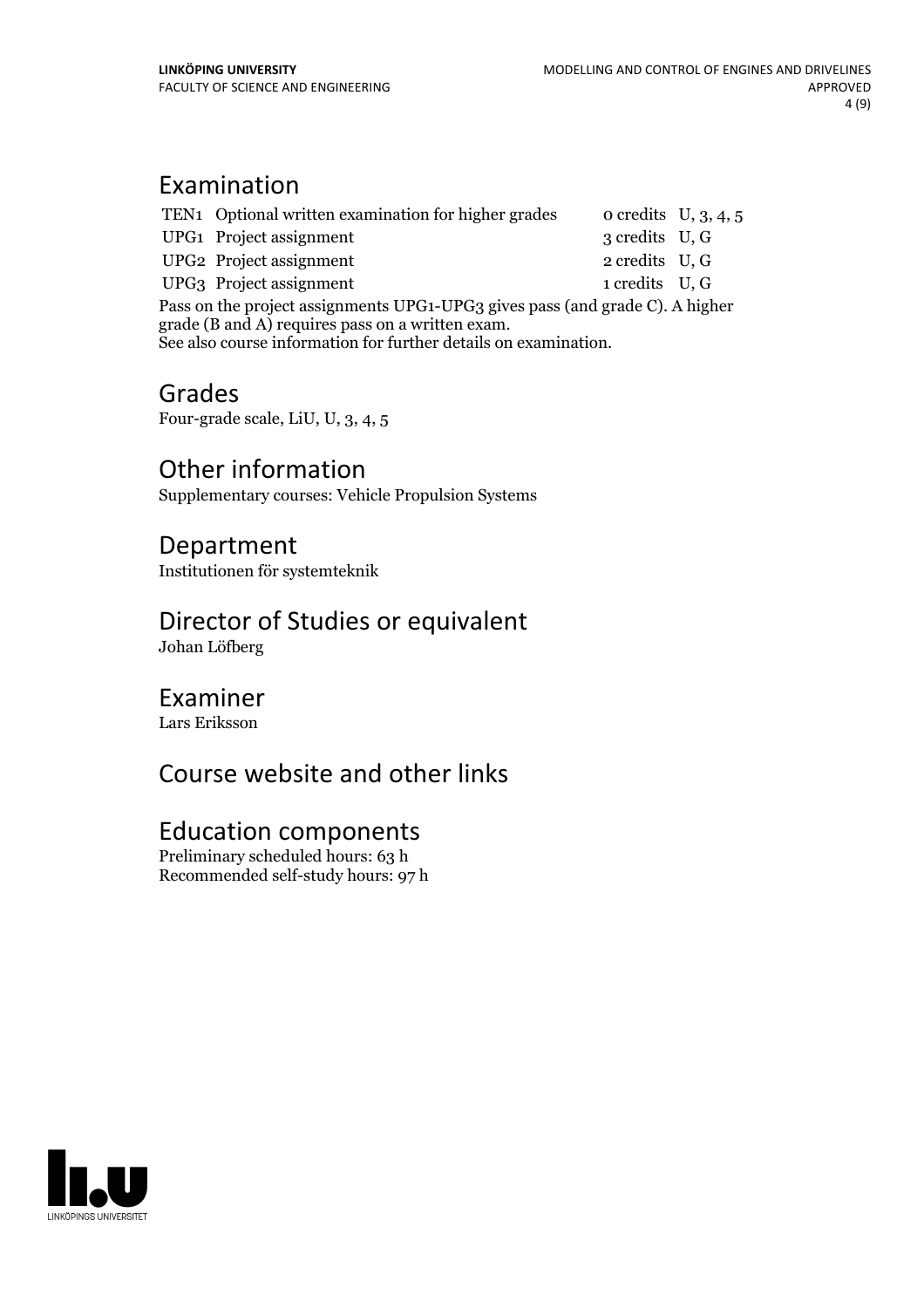# Course literature

#### **Books**

Lars Eriksson, Lars Nielsen, *Modeling and Control of Engines and Drivelines*

#### **Compendia**

Compendia for excerises

Project PM

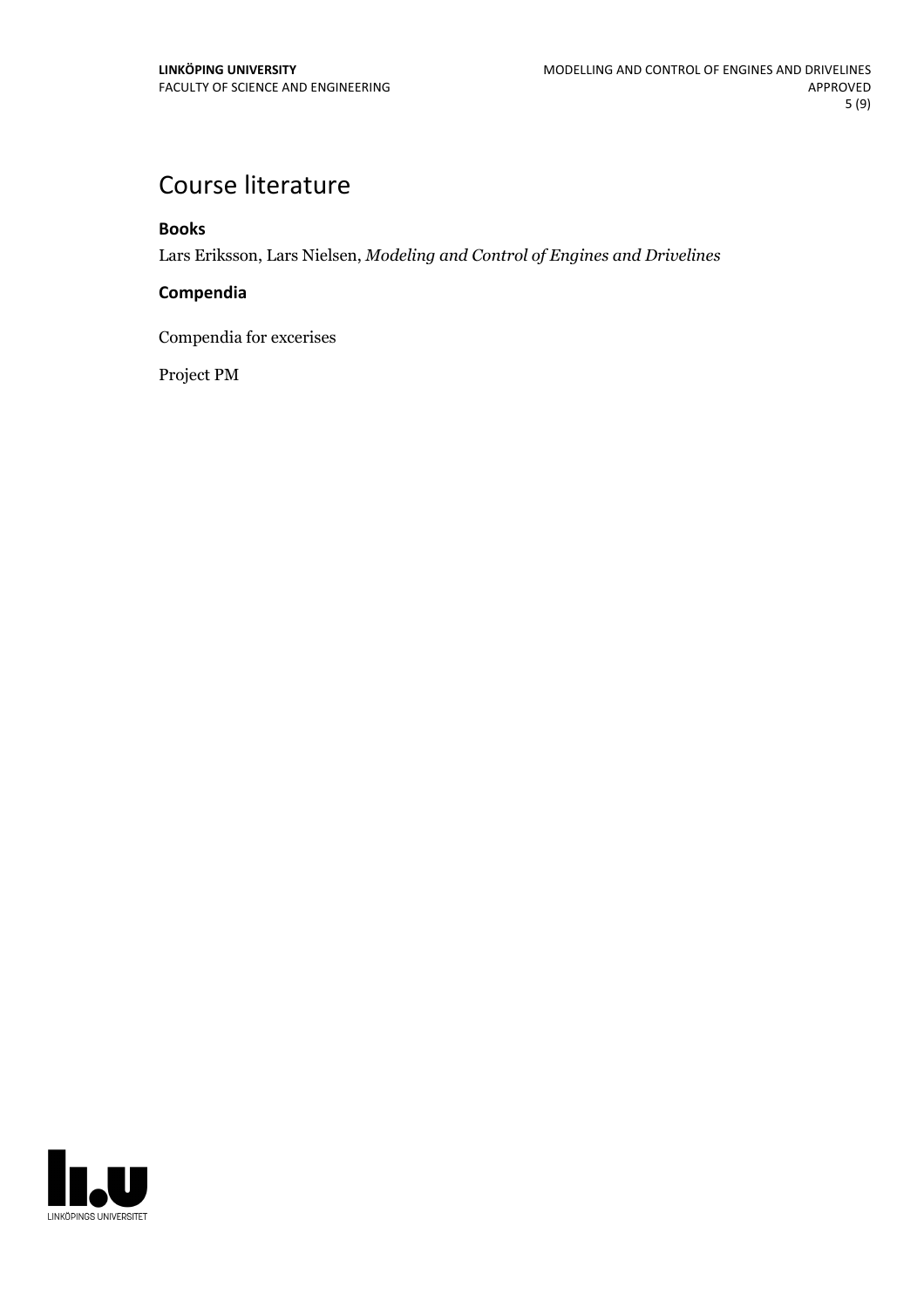# **Common rules**

#### **Course syllabus**

A syllabus has been established for each course. The syllabus specifies the aim and contents of the course, and the prior knowledge that a student must have in order to be able to benefit from the course.

#### **Timetabling**

Courses are timetabled after a decision has been made for this course concerning its assignment to a timetable module. A central timetable is not drawn up for courses with fewer than five participants. Most project courses do not have a central timetable.

#### **Interrupting a course**

The vice-chancellor's decision concerning regulations for registration, deregistration and reporting results (Dnr LiU-2015-01241) states that interruptions in study are to be recorded in Ladok. Thus, all students who do not participate in a course for which they have registered must record the interruption, such that the registration on the course can be removed. Deregistration from <sup>a</sup> course is carried outusing <sup>a</sup> web-based form: www.lith.liu.se/for-studenter/kurskomplettering?l=sv.

#### **Cancelled courses**

Courses with few participants (fewer than 10) may be cancelled or organised in a manner that differs from that stated in the course syllabus. The board of studies is to deliberate and decide whether a course is to be cancelled orchanged from the course syllabus.

#### **Regulations relatingto examinations and examiners**

Details are given in a decision in the university's rule book: http://styrdokument.liu.se/Regelsamling/VisaBeslut/622678.

#### **Forms of examination**

#### **Examination**

Written and oral examinations are held at least three times a year: once immediately after the end of the course, once in August, and once (usually) in one of the re-examination periods. Examinations held at other times are to follow a decision of the board of studies.

Principles for examination scheduling for courses that follow the study periods:

courses given in VT1 are examined for the first time in March, with re-

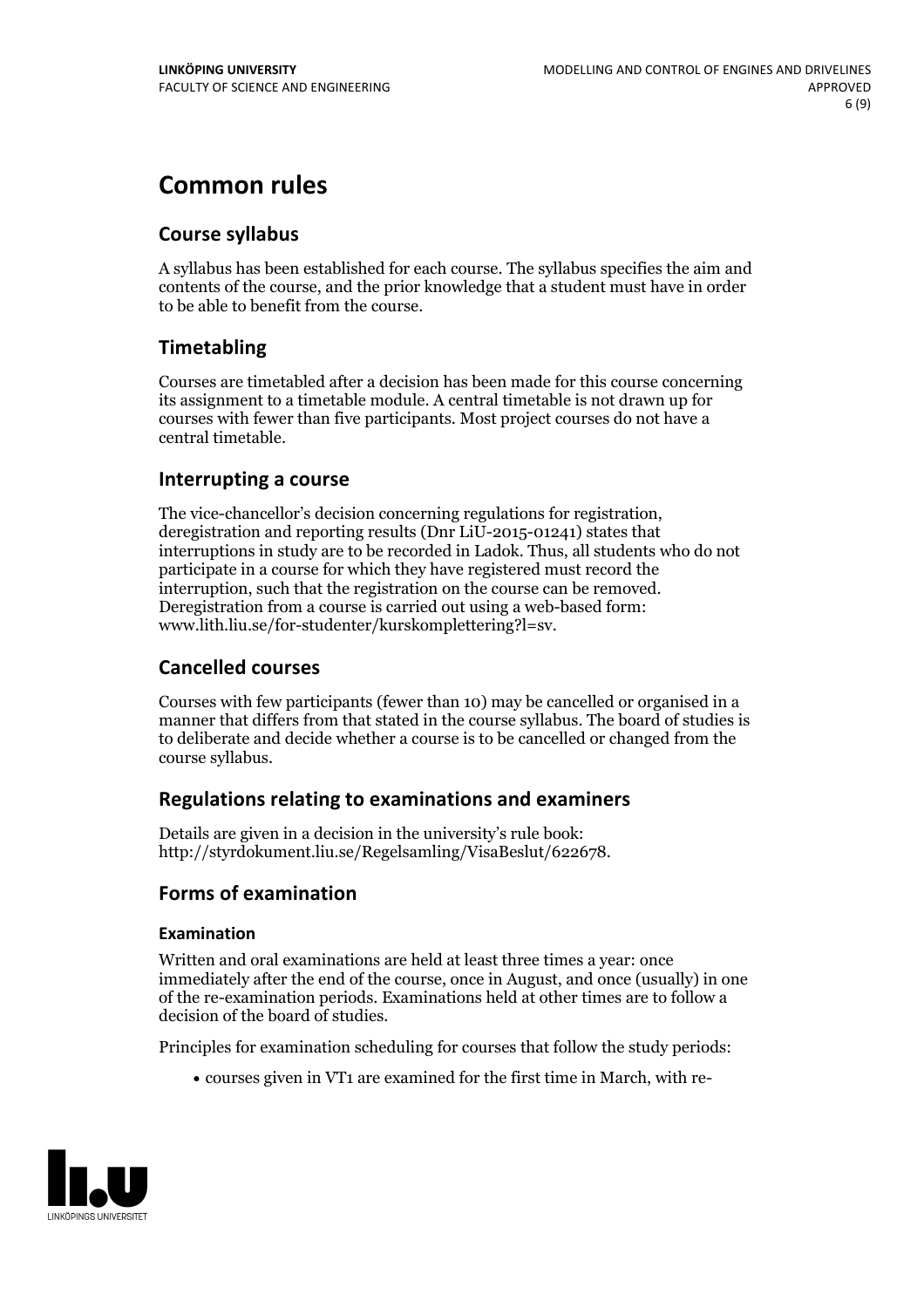examination in June and August

- courses given in VT2 are examined for the first time in May, with re-examination in August and October
- courses given in HT1 are examined for the first time in October, with re-examination in January and August
- courses given in HT2 are examined for the first time in January, with re-examination at Easter and in August.

The examination schedule is based on the structure of timetable modules, but there may be deviations from this, mainly in the case of courses that are studied and examined for several programmes and in lower grades (i.e. 1 and 2).

- Examinations for courses that the board of studies has decided are to be held in alternate years are held only three times during the year in which
- the course is given.<br>• Examinations for courses that are cancelled or rescheduled such that they are not given in one or several years are held three times during the year that immediately follows the course, with examination scheduling that corresponds to the scheduling that was in force before the course was cancelled or rescheduled.<br>• If teaching is no longer given for a course, three examination occurrences
- are held during the immediately subsequent year, while examinations are at the same time held for any replacement course that is given, or alternatively in association with other re-examination opportunities. Furthermore, an examination is held on one further occasion during the next subsequent year, unless the board of studies determines otherwise.<br>• If a course is given during several periods of the year (for programmes, or
- on different occasions for different programmes) the board orboards of studies determine together the scheduling and frequency of re-examination occasions.

#### **Registration for examination**

In order to take an examination, a student must register in advance at the Student Portal during the registration period, which opens 30 days before the date of the examination and closes 10 days before it. Candidates are informed of the location of the examination by email, four days in advance. Students who have not registered for an examination run the risk of being refused admittance to the examination, if space is not available.

Symbols used in the examination registration system:

- \*\* denotes that the examination is being given for the penultimate time.
- \* denotes that the examination is being given for the last time.

#### **Code of conduct for students during examinations**

Details are given in a decision in the university's rule book: http://styrdokument.liu.se/Regelsamling/VisaBeslut/622682.

#### **Retakes for higher grade**

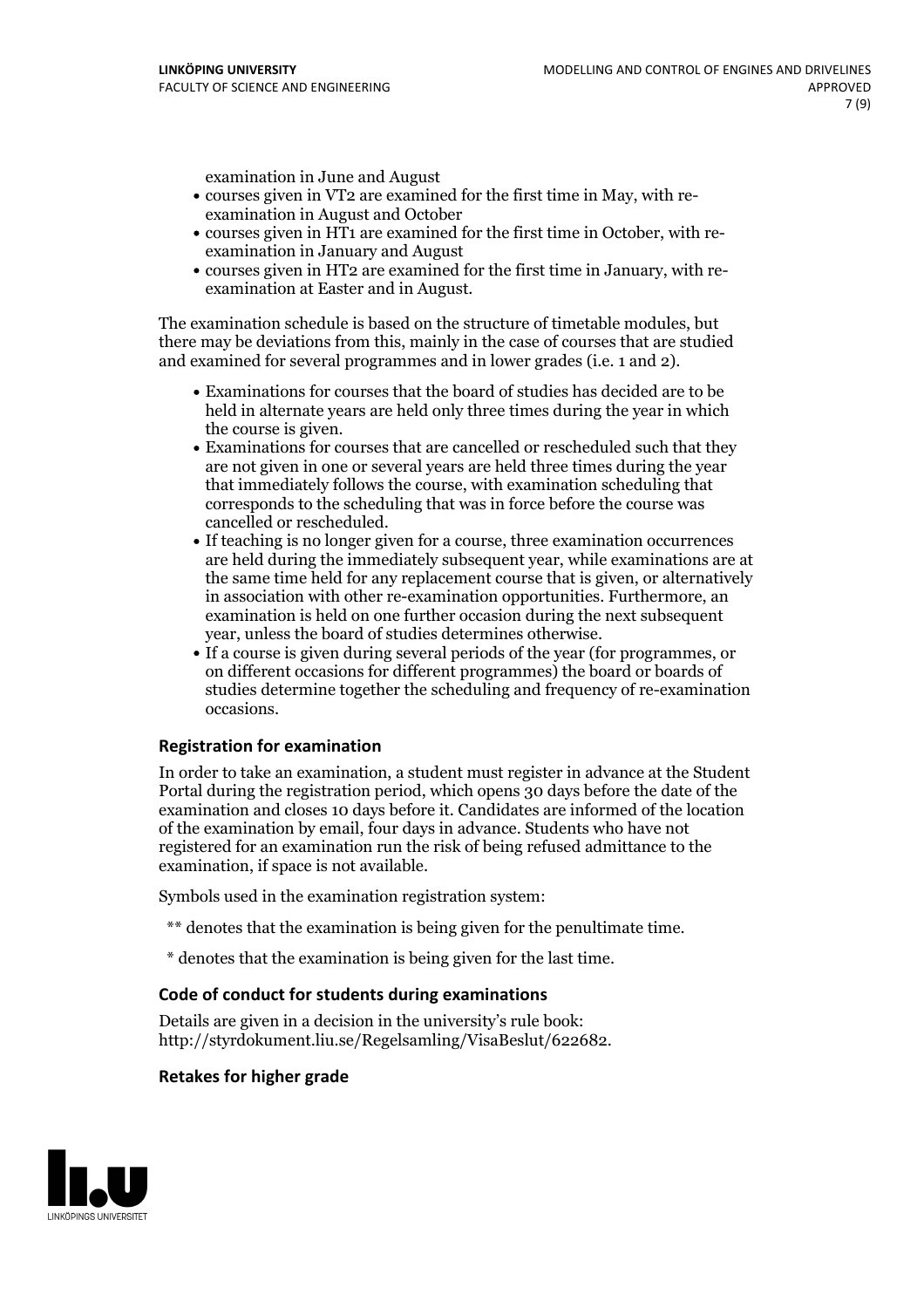Students at the Institute of Technology at LiU have the right to retake written examinations and computer-based examinations in an attempt to achieve a higher grade. This is valid for all examination components with code "TEN" and "DAT". The same right may not be exercised for other examination components, unless otherwise specified in the course syllabus.

#### **Retakes of other forms of examination**

Regulations concerning retakes of other forms of examination than written examinations and computer-based examinations are given in the LiU regulations for examinations and examiners, http://styrdokument.liu.se/Regelsamling/VisaBeslut/622678.

#### **Plagiarism**

For examinations that involve the writing of reports, in cases in which it can be assumed that the student has had access to other sources (such as during project work, writing essays, etc.), the material submitted must be prepared in accordance with principles for acceptable practice when referring to sources (references or quotations for which the source is specified) when the text, images, ideas, data, etc. of other people are used. It is also to be made clear whether the author has reused his or her own text, images, ideas, data, etc. from previous examinations.

A failure to specify such sources may be regarded as attempted deception during examination.

#### **Attempts to cheat**

In the event of <sup>a</sup> suspected attempt by <sup>a</sup> student to cheat during an examination, or when study performance is to be assessed as specified in Chapter <sup>10</sup> of the Higher Education Ordinance, the examiner is to report this to the disciplinary board of the university. Possible consequences for the student are suspension from study and a formal warning. More information is available at https://www.student.liu.se/studenttjanster/lagar-regler-rattigheter?l=sv.

#### **Grades**

The grades that are preferably to be used are Fail (U), Pass (3), Pass not without distinction  $(4)$  and Pass with distinction  $(5)$ . Courses under the auspices of the faculty board of the Faculty of Science and Engineering (Institute of Technology) are to be given special attention in this regard.

- 1. Grades U, 3, 4, 5 are to be awarded for courses that have written
- examinations. 2. Grades Fail (U) and Pass (G) may be awarded for courses with <sup>a</sup> large degree of practical components such as laboratory work, project work and group work.

#### **Examination components**

- 
- 1. Grades U, 3, 4, <sup>5</sup> are to be awarded for written examinations (TEN). 2. Grades Fail (U) and Pass (G) are to be used for undergraduate projects and other independent work.